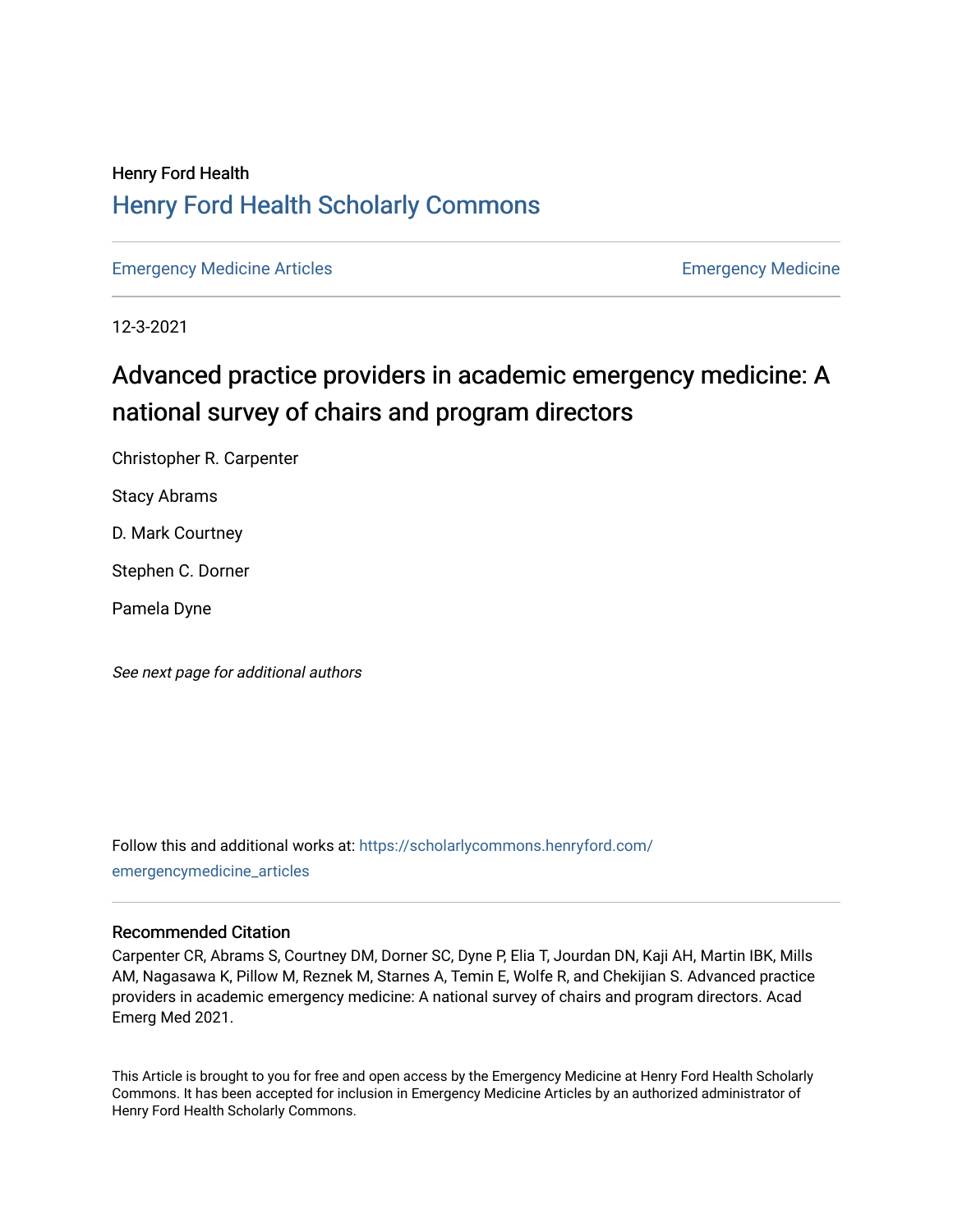## Authors

Christopher R. Carpenter, Stacy Abrams, D. Mark Courtney, Stephen C. Dorner, Pamela Dyne, Tala Elia, Daniel N. Jourdan, Amy H. Kaji, Ian B. K. Martin, Angela M. Mills, Kat Nagasawa, Malford Pillow, Martin Reznek, Andrew Starnes, Elizabeth Temin, Richard Wolfe, and Sharon Chekijian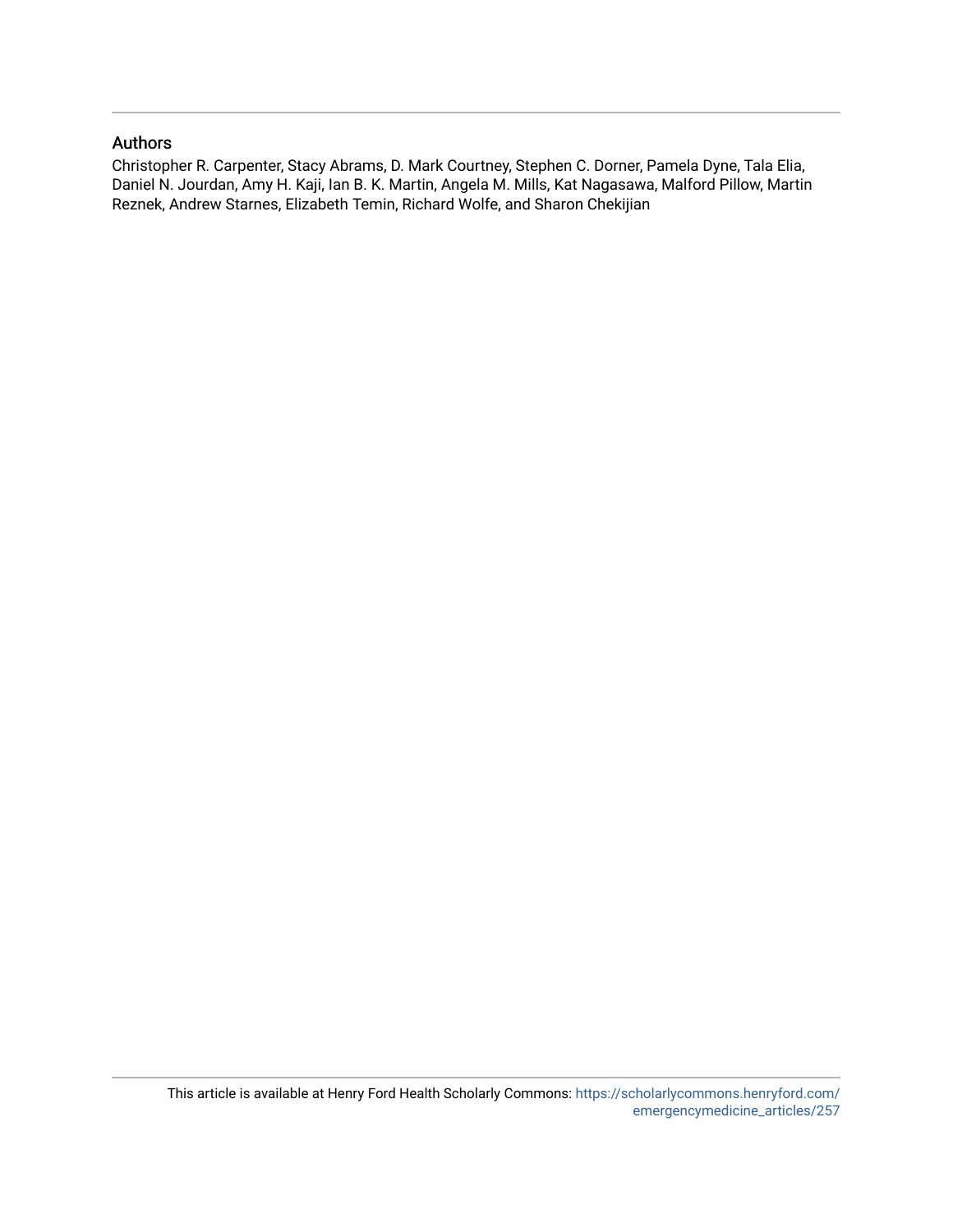DOI: 10.1111/acem.14424

## **ORIGINAL CONTRIBUTION**



# **Advanced practice providers in academic emergency medicine: A national survey of chairs and program directors**

**Christopher R. Carpenter MD, MSc[1](https://orcid.org/0000-0002-2603-7157)** | **Stacy Abrams MSHS, PA-C<sup>2</sup>** | **D. Mark Courtney MD, MSc[3](https://orcid.org/0000-0002-0905-465X)** | **Stephen C. Dorner MD, MPH, MSc4** | **Pamela Dyne MD5** | **Tala Elia MD6** | **Daniel N. Jourdan MD7** | **Amy H. Kaji MD, PhD8** | **Ian B. K. Martin MD, MBA9** | **Angela M. Mills MD10** | **Kat Nagasawa MBA11** | **Malford Pillow MD, MEd12** | **Martin** Reznek MD, MBA<sup>13</sup> | Andrew Starnes MD, MPH<sup>14</sup> | Elizabeth Temin MD, MPH<sup>15</sup> | **Richard Wolfe MD16** | **Sharon Chekijian MD, MPH17**

1 Department of Emergency Medicine, Washington University in St. Louis School of Medicine, Emergency Care Research Core, St. Louis, Missouri, USA  $^2$ Department of Emergency Medicine, Columbia University College of Physicians and Surgeons, New York, New York, USA  $^3$ Department of Emergency Medicine, UT Southwestern Medical Center Dallas, Dallas, Texas, USA

4 Department of Emergency Medicine, Massachusetts General Hospital, Harvard Medical School, Boston, Massachusetts, USA

<sup>5</sup>Department of Emergency Medicine, UCLA David Geffen School of Medicine, Olive View-UCLA Medical Center, Sylmar, California, USA

 $^6$ Department of Emergency Medicine, University of Massachusetts Medical School-Baystate, Springfield, Massachusetts, USA

 $^7$ Department of Emergency Medicine, Henry Ford Hospital–Detroit, Detroit, Michigan, USA

 $^8$ Department of Emergency Medicine, Harbor-UCLA Medical Center, David Geffen School of Medicine at UCLA, Torrance, California, USA

 $^9$ Department of Emergency Medicine, Department of Medicine, Medical College of Wisconsin Medical School, Milwaukee, Wisconsin, USA

 $10$ Department of Emergency Medicine, Columbia University College of Physicians and Surgeons, New York, New York, USA

<sup>11</sup>Society for Academic Emergency Medicine, Des Plaines, Illinois, USA

 $^{12}$ Department of Emergency Medicine, Faculty, Department of Education, Innovation & Technology, Baylor College of Medicine, Houston, Texas, USA

<sup>13</sup>Department of Emergency Medicine, University of Massachusetts Medical School, Worcester, Massachusetts, USA

<sup>14</sup>Wake Forest University School of Medicine, Winston-Salem, North Carolina, USA

 $^{15}$ Department of Emergency Medicine, Massachusetts General Hospital, Harvard Medical School, Boston, Massachusetts, USA

<sup>16</sup>Department of Emergency Medicine, Beth Israel Deaconess Medical Center, Harvard Medical School, Boston, Massachusetts, USA

<sup>17</sup> Department of Emergency Medicine, Yale School of Medicine, New Haven, Connecticut, USA

#### **Correspondence**

Christopher Carpenter, MD, MSc, Campus Box 8072, 660 S. Euclid Avenue, St. Louis, MO 63110, USA. E-mail: [carpenterc@wustl.edu](mailto:carpenterc@wustl.edu)

**Supervising Editor:** Damon Kuehl, MD.

## **Abstract**

**Background:** The Society for Academic Emergency Medicine Board of Directors convened a task force to elucidate the current state of workforce, operational, and educational issues being faced by academic medical centers related to advanced practice providers (APPs). The task force surveyed academic emergency department (ED) chairs and residency program directors (PDs).

**Methods:** The survey was distributed to the Association of Academic Chairs of Emergency Medicine (AACEM)-member chairs and their respective residency PDs in 2021. We surveyed 125 chairs with their self-identified PDs. The survey sampled hiring, state-independent practice laws, scope of practice, teaching and supervision,

© 2021 by the Society for Academic Emergency Medicine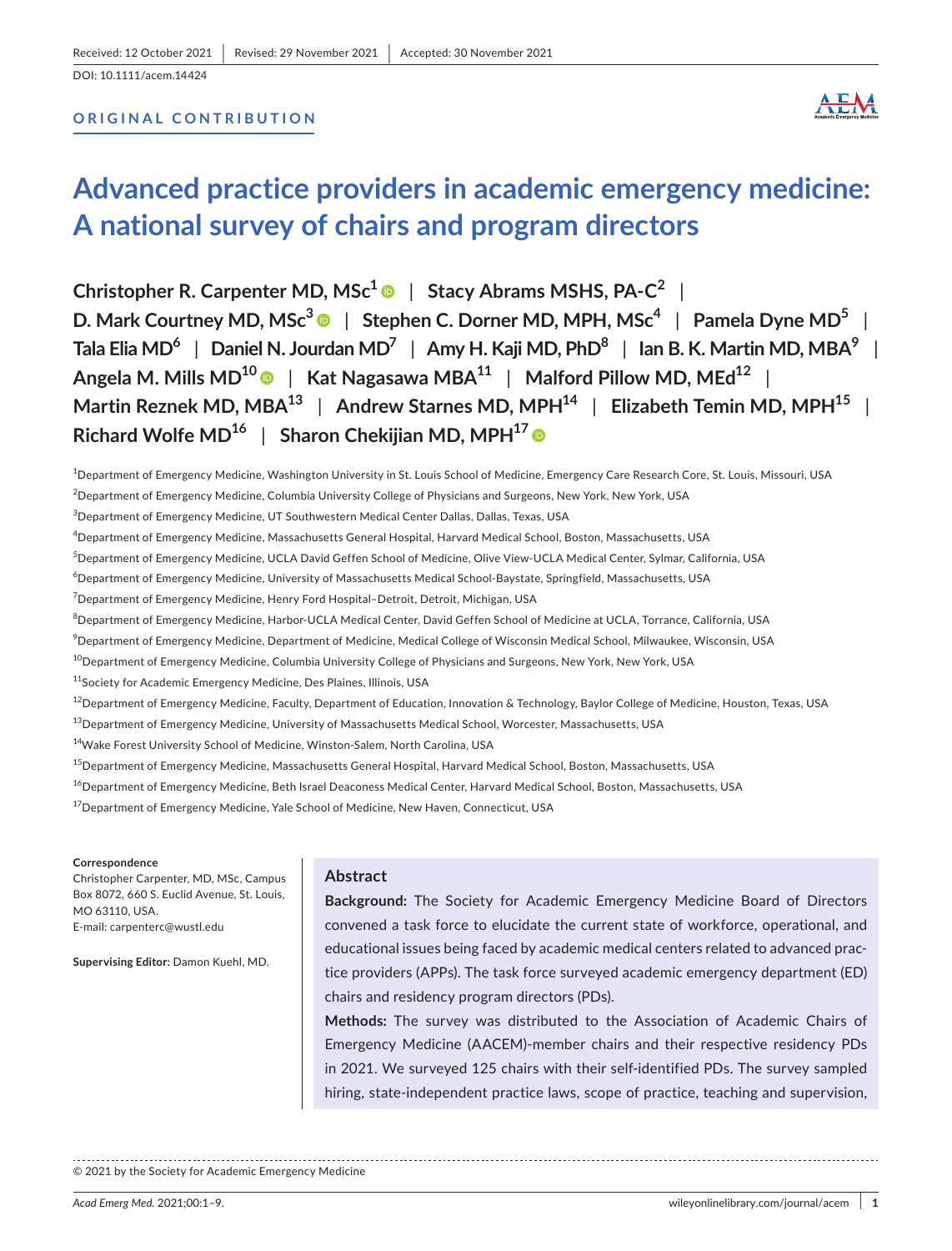training opportunities, delegation of procedures between physician learners and APPs, and perceptions of the impact on resident and medical student education. **Results:** Of the AACEM-member chairs identified, 73% responded and 47% of PDs responded. Most (98%) employ either physician assistants or nurse practitioners. Among responding departments, 86% report APPs working in fast-track settings, 80% work in the main ED, and 54% work in the waiting room. In 44% of departments, APPs and residents evaluate patients concurrently, and 2% of respondents reported that APPs manage high-acuity patients without attending involvement. Two-thirds of chairs believe that APPs contribute positively to the quality of patient care, while 44% believe that APPs contribute to the academic environment. One-third of PDs believe that the presence of APPs interferes with resident education. Although 75% of PDs believe that residents require training to work effectively with APPs in the ED, almost half (49%) report zero hours of training around APP supervision or collaborative skills. **Conclusions:** APPs are ubiquitous across academic EDs. Future research is required for academic ED leaders to balance physician and APP deployment across the academic ED within the context of patient care, resident education, institutional resources, professional development opportunities for APP staff, and standardization of APP EM training.

### **BACKGROUND**

**2 <sup>|</sup>** 

Emergency medicine (EM) workforce projections in the United States (U.S.) over the past two decades have varied significantly. A multiorganizational report in 2010 projected a shortage of emergency physicians and an urgent need for advanced practice providers (APPs), including nurse practitioners (NPs) and physician assistants  $(PAs).<sup>1</sup>$  As the number of EM residencies rapidly increased over the ensuing years, so did the number of board-certified physicians. More recently, two separate workforce projections (one a multiorganizational task force administratively led by the American College of Emergency Physicians [ACEP] published in 2021 and another by the American Academy of Emergency Medicine [AAEM]) published in 2020) anticipated a surplus of physicians.<sup>2-4</sup> The Association of American Medical Colleges (AAMC) projects a shortfall of primary care physicians but a surplus of EM physicians by 2034. $5$  A 2018 snapshot of the national EM workforce across hospitals of every type and size indicated that 61% are physicians and 24.5% are APPs.<sup>6</sup> A snapshot quantifying the proportion of APPs compared with physicians may be overly simplistic because it does not acknowledge the issue of whether APP encounters are billed separately or under the physician National Provider Identifier number. Moreover, the distribution by care areas, roles, and training of PAs and NPs in academic medical centers at which future EM specialists and medical students are trained remains understudied and poorly described.

When examining the landscape of academic EM, large gaps in knowledge exist. Prior workforce studies have not addressed the potential impact of APPs in the emergency department (ED) on medical student and resident education and their potential contributions to academic departments, nor have the academic departments been studied to assess their contributions and commitment to nonphysician training and education. EM physician training programs' use of APPs to provide portions of resident training or educate residents on the supervision of APPs also is unknown.<sup>7</sup> In response to EM workforce uncertainties and interest in the potential educational impact of APPs in academic centers with physician training programs, the Society for Academic Emergency Medicine (SAEM) Board of Directors organized an APP Task Force in 2020 to more clearly understand the scope of practice for APPs within academic EDs, structures and support for APP education, academic department chair interest in the EM-specific career development of APPs, the existence of concurrent EM APP training programs, and how the presence of APPs might positively or negatively impact residency training for EM trainees.

The APP Task Force subsequently created a two-part survey to distribute to the academic EM chairs and program directors (PDs). The objective of the survey was to describe the current landscape and impact of APPs on the clinical and educational missions in U.S. academic EDs. The survey did not focus on market issues. Improved understanding of this impact could inform decisions that are likely to directly influence the academic practice environment and learning opportunities of future EM specialists.

## **METHODS**

## **Population and survey description**

The two-part survey was designed by the SAEM APP Task Force with attention to current EM survey design methods. $8$  The survey addresses hiring practices, knowledge of state laws governing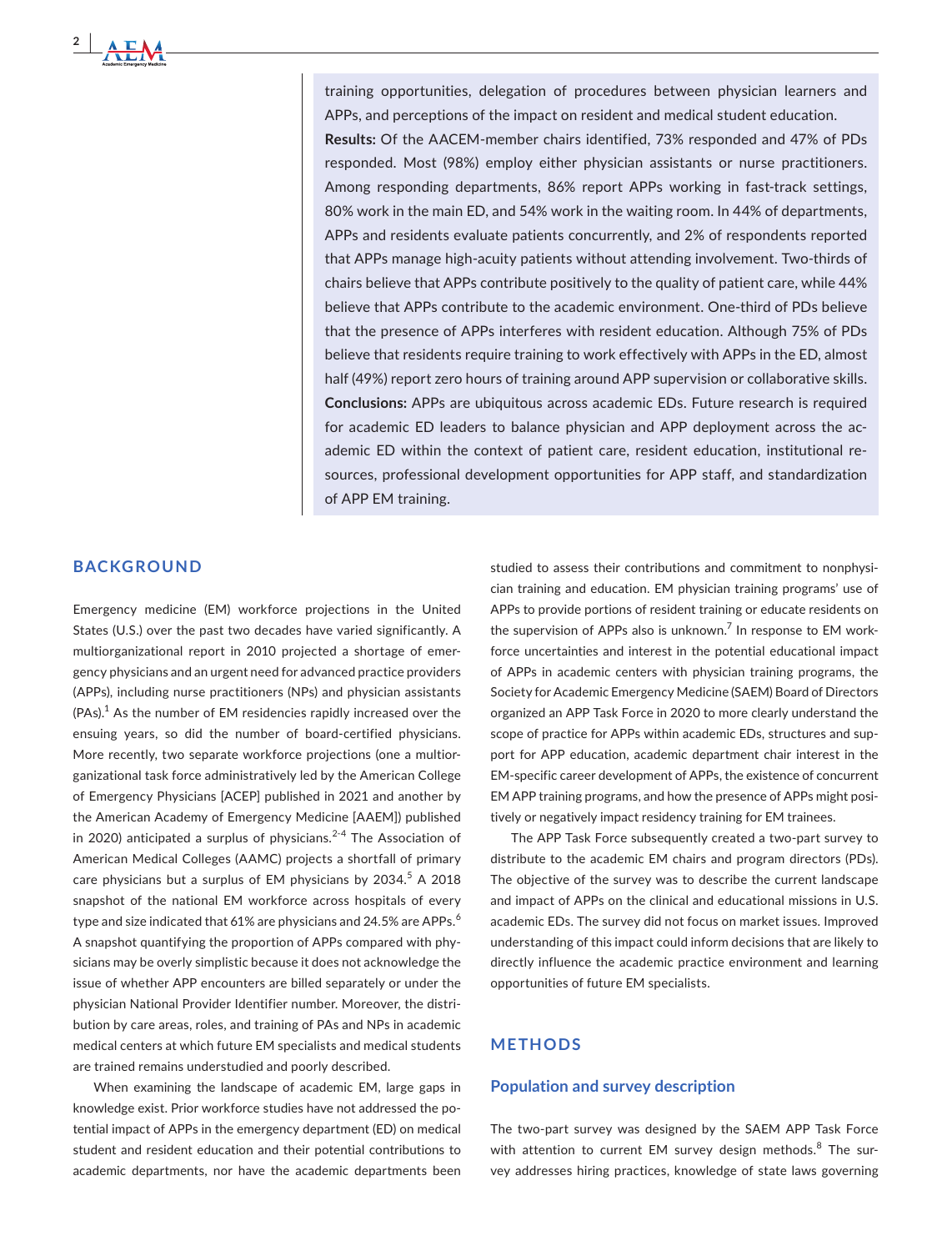independent practice, and use of APPs in academic EDs as described by acuity of patients seen, scope of practice, teaching and supervision of APPs, training opportunities provided or required for APPs. delegation of procedures between physician learners and APPs, and perceptions of the impact of APPs on resident and medical student training and education (Appendix S1). Prior to distribution, the survey was beta-tested by members of the SAEM APP Task Force and members of the SAEM Board of Directors.

Academic EM department chairs were identified by virtue of their full membership in the Association of Academic Chairs in Emergency Medicine (AACEM). We surveyed full AACEM members because these EDs exist in academic departments of affiliated medical schools that have each demonstrated AACEM criteria and these members have been used for prior SAEM benchmarking research.<sup>9</sup> AACEM has full and associate membership as outlined by the following criteria<sup>10</sup>:

#### Full membership

Candidates for active membership shall be full, acting, or interim chairs of departments of emergency medicine in LCME– or AOA-COCA–accredited medical schools in the United States or Canada

#### Associate membership

Candidates for associate membership shall be one of the following:

- 1. Director/chief of a division/section of emergency medicine in a LCME or AOA-COCA–accredited medical school in the United States or Canada, where the division or section is freestanding or part of another non–emergency medicine department.
- 2. Director/chief of emergency medicine at an AAMC member teaching hospital that serves as the principal designated institution of an ACGME or AOA-accredited residency program in emergency medicine.
- 3. An associate member may petition the membership committee (see Article VII) to be recognized as an active member. A simple majority vote by the membership committee shall result in an affirmative recommendation to the executive committee for its consideration. The membership and the executive committees shall consider, at a minimum, whether or not:
	- a. The associate member's responsibilities and authorities, including those related to human resources and fiscal matters, are such that their position is virtually indistinguishable from that of chair;
	- b. The track record of the associate member, and the academic unit for which they are responsible, in terms of scholarly productivity is consistent with that of an academic department of emergency medicine; and
	- c. The associate member and their unit have substantial programmatic responsibility for education of both medical students and resident physicians.

A total of 125 full-member AACEM department chairs were identified and surveyed. Each chair was asked to identify their residency PD for distribution of Part 2 of the two-part survey.

#### **Survey distribution and analysis**

The survey was distributed via email link sent from the SAEM main office in Des Plaines, IL, using Survey Monkey for data collection during early 2021. Up to three reminders were sent over 2 months for nonrespondents. Survey responses were deidentified from site or respondent. Microsoft Excel was used to provide a descriptive summary of chair and PD responses, using simple proportions of the respondents and creating pie charts and bar graphs. No statistical hypothesis testing was performed to compare the chair and PD cohorts because there is a lack of evidence to provide effect estimates and perform a sample size calculation. The Washington University in St. Louis School of Medicine Institutional Review Board approved this study.

## **RESULTS**

The survey response rate for AACEM-member chairs was 73% (91/125). The responding chairs provided contact information for 75 PDs, and there was a 47% response rate (59/125) for PDs. The survey was anonymized; thus, geographical region distributions and respondent demographics are unavailable.

#### **Chair survey responses**

#### Hiring

Of those surveyed, 78% of AACEM-member departments employ both PAs and NPs, and 2% employed neither. If given a preference, 25% of responding chairs favored hiring PAs, 4% favored NPs, and 72% had no preference. The number of PAs employed by AACEMmember departments ranged from 0 to 120 (mean  $= 16$ ) and NPs ranged from 0 to 90 (mean = 9). Six sites had no PAs, and nine sites had no NPs (Figures S1A and S1B). Most sites employ five or fewer PAs but report a far wider range of NPs (range = 0–90; Figures S2A and S2B).

## Scope and care location of APP practice

Some responding AACEM-member chairs were uncertain about independent practice laws governing NPs (10%) or PAs (12%) in their respective states. Differing independent practice was reported between APPs with 37% of NPs practicing independently compared with 2% of PAs (Figures 1A–1D). APPs evaluate patients with Emergency Severity Index (ESI) acuity levels 1 and 2 at rates of 20% and 52%, respectively. In their clinical work, APPs fill a range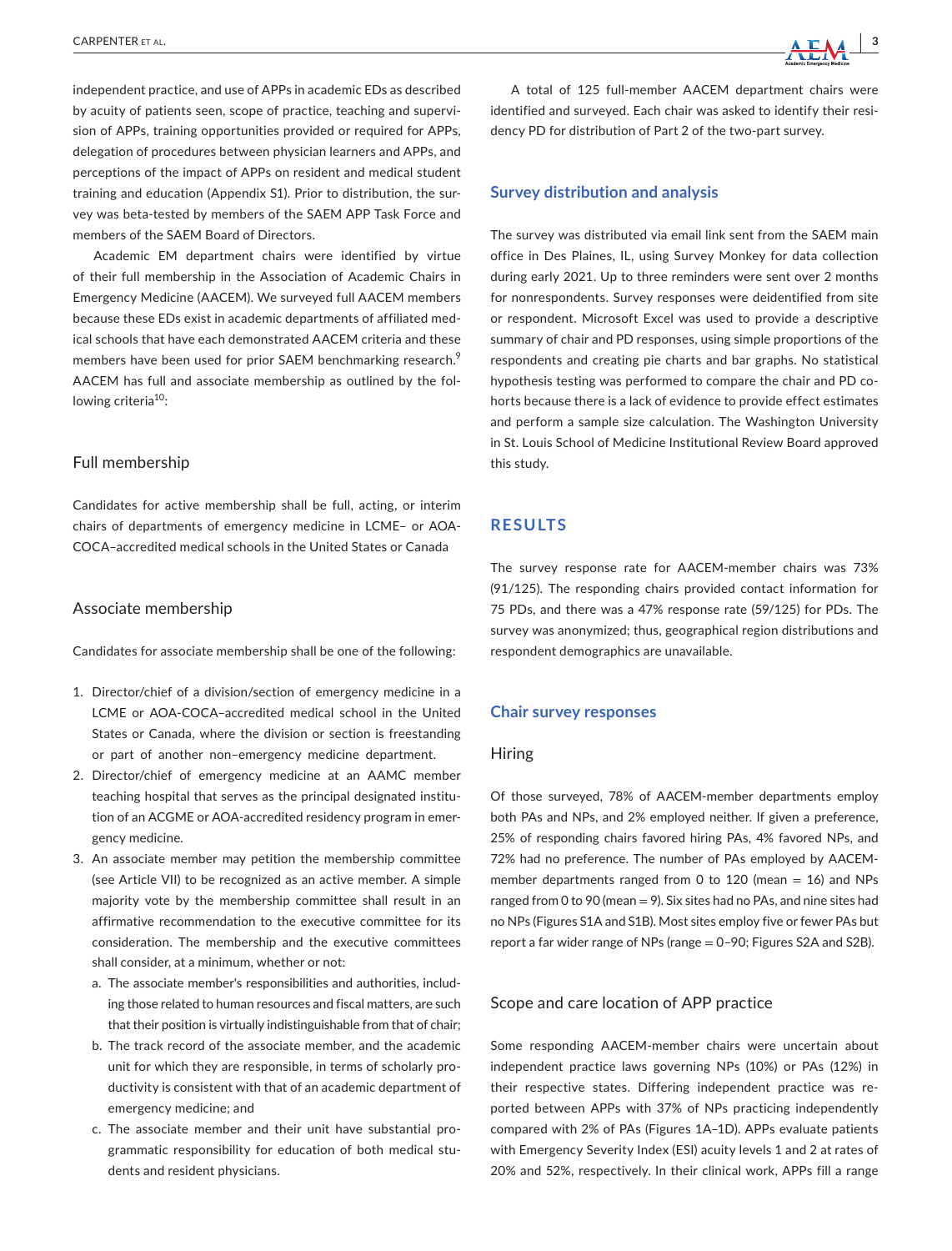

**(a)**



**FIGURE 1** (A) Independent practice laws for NPs. (B) Independent practice laws for PAs. NPs, nurse practicioners; PA, physician assistants

(b) Independent Practice Laws for PAs



(c) Do NPs Practice Independently Without Physician Oversight?



(d) Do PAs Practice Independently Without Physician Oversight?

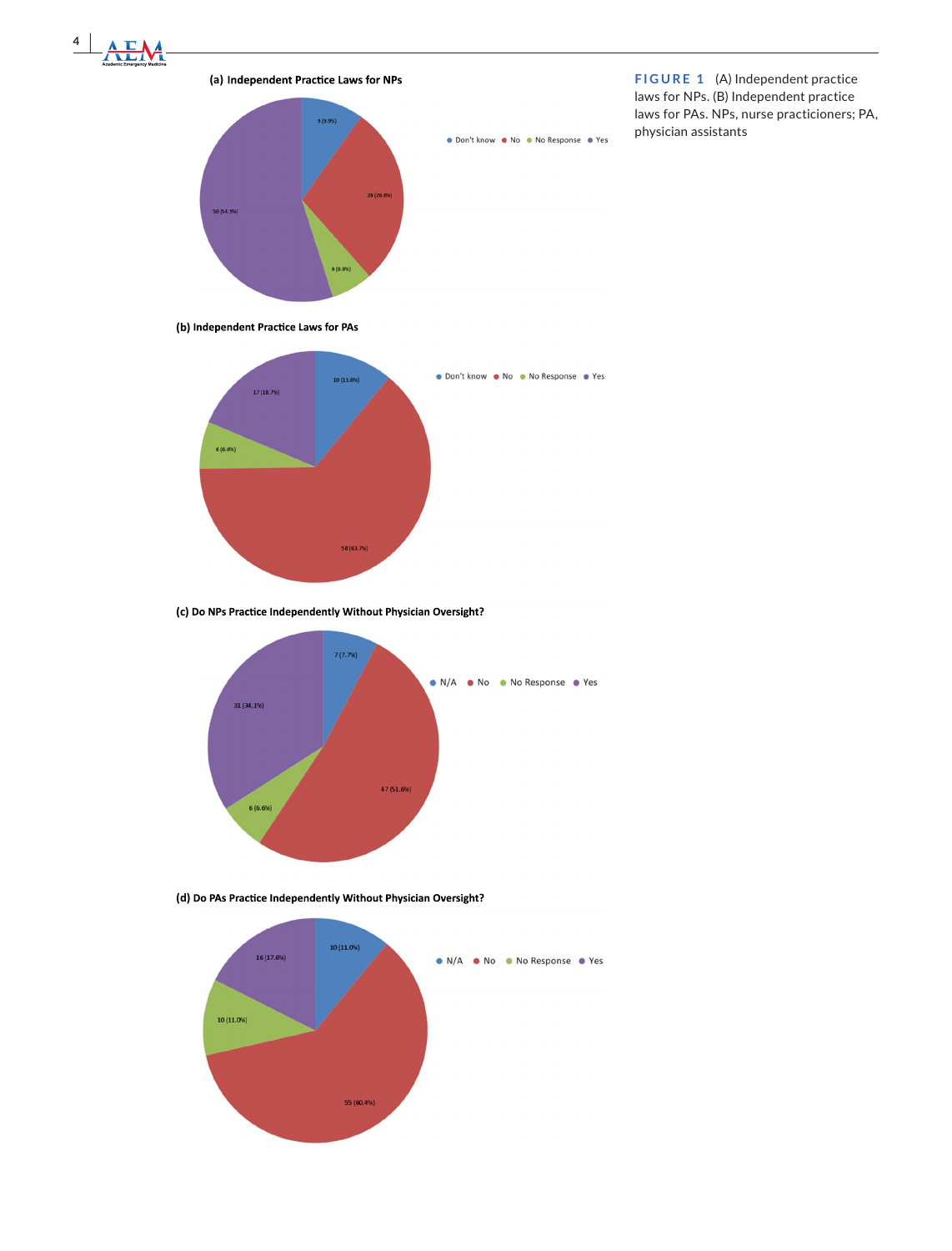

of clinical roles in the responding AACEM-member EDs: fast track/ urgent care (86%), main ED (80%), triage/waiting room (54%), observation (49%), behavioral health (29%), and telemedicine (2%).

In high-acuity areas of the AACEM-member EDs, APPs and residents evaluate patients at the same time at 44% of respondents' hospitals. APPs evaluate high-acuity patients less frequently than low-acuity patients (38% vs. 97%). Attending supervision of APPs is variable, with 96% of high-acuity patients at responding departments seen in real time by an attending versus 67% of low-acuity patients. Finally, 2% manage high-acuity patients without any attending involvement, and 41% manage low-acuity patients without engaging the attending (Figure 2).

## Opportunities for APP education and training and academic advancement

About one-third (31%) of responding AACEM-member chairs report that their institution currently has an EM-specific postgraduate APP training program, and 9% are planning to launch a program in the future (with 37% providing no response). Among those without a current APP EM-specific training program, 4% (2/49) report that they previously had a training program that has since closed. In addition, 44% of responding Chairs report a graduated increase in individual APP's scope of practice based on experience and/or additional training. Most responding AACEM-member chairs agree or strongly agree that APPs contribute to the quality of patient care (65%), while 44% agree or strongly agree that APPs contribute to the overall academic environment in their departments (Figure 3). Although 79% agreed or strongly agreed that investing in the professional advancement and well-being of their APPs is important, only 13% currently offer an APP pathway toward academic promotion.

#### **PD survey responses**

A minority (24%) of responding EM PDs perceived that the presence of APPs in the ED negatively affected medical student education

while slightly more (30%) believed that EM resident education is negatively affected by the presence of APPs in the clinical environment. While 75% of responding PDs agreed or strongly agreed that it is important for EM residents to learn how to be part of an interdisciplinary team, only 15% of residents were given the opportunity to supervise APPs as part of their training. Of note, 3% of residents are supervised by APPs in some instances. Approximately half (49%) of responding PDs reported zero hours in the resident curriculum dedicated to APP supervision skills. Of the nine respondents reporting that residents supervise APPs, five reported zero hours of resident curriculum focusing on APP oversight, while two reported 1–4 h, and two reported over 10 h of specific curricula. Of those programs that do provide such training, 88% committed fewer than 4 h during residency. The most common curricular topics explored appropriate levels of supervision and liability issues (Figure 4).

## **DISCUSSION**

This study is, to our knowledge, the first to characterize the use of APPs in the U.S. academic ED clinical environment, specifically among AACEM-member sites. Our results appear consistent with descriptive studies over the past decade that have noted an increase in APP presence in general across all EDs.<sup>6,11</sup> However, none of these prior studies specifically addressed the perceived impact of APPs in AACEM-member hospitals where future physicians are being trained. The current survey provides the first description of the perceived impact of APPs on the clinical and educational missions from the perspective of AACEM-member department chairs and their PDs.

### **Deployment of APPs in AACEM-member EDs**



The growth of APPs in EDs across the country is well documented.<sup>11</sup> Their presence in AACEM-member EDs is less well understood. From our results we can see that most responding AACEM-member EDs are employing APPs. While most responding chairs employ



High Acuity Patients Mid Acuity Patients Low Acuity Patients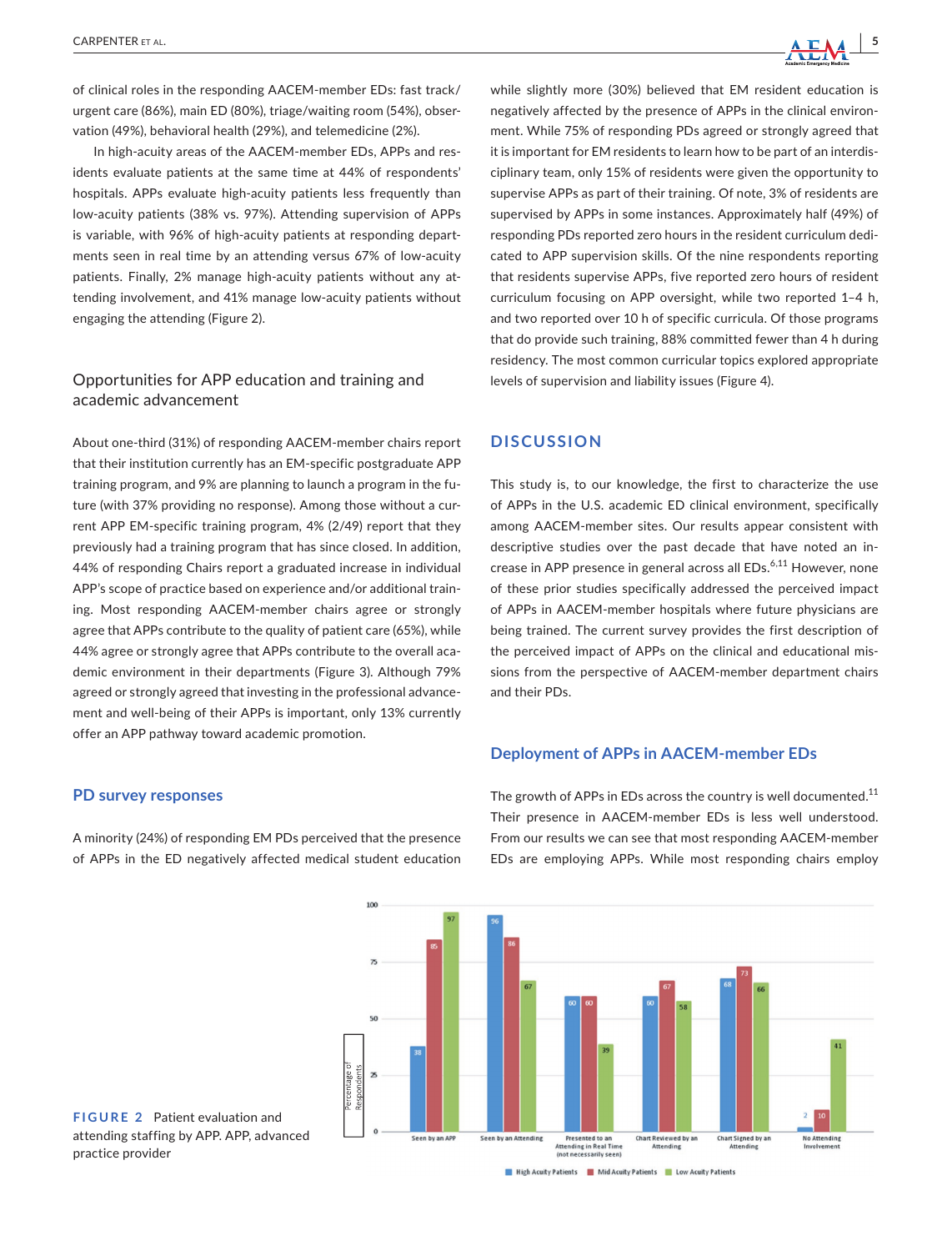APPs Contribute to the Overall Academic Environment in an Academic Department? Strongly Disagree · Disagree 3.3% Reither Agree Nor Disagree 12.1% 9.9% Agree Strongly Agree No Reponses 20.9% 30.8% 23.1%

**FIGURE 3** APP contributions to department. APP, advanced practice provider

APPs Contribute to the Quality of Patient Care in an Academic Department?



**FIGURE 4** EM residency curriculum around APP clinical practice. APP, advanced practice provider

APPs in their EDs, the majority are agnostic in terms of whether they prefer to hire PAs or NPs. One-quarter of EM chairs do prefer PAs over NPs for their departments; however, our survey did not evaluate reasons behind this preference. Most responding AACEMmember EDs (73%) incorporate APPs into the milieu of the main ED. Responding AACEM-member EDs have APPs and residents working

**6 <sup>|</sup>**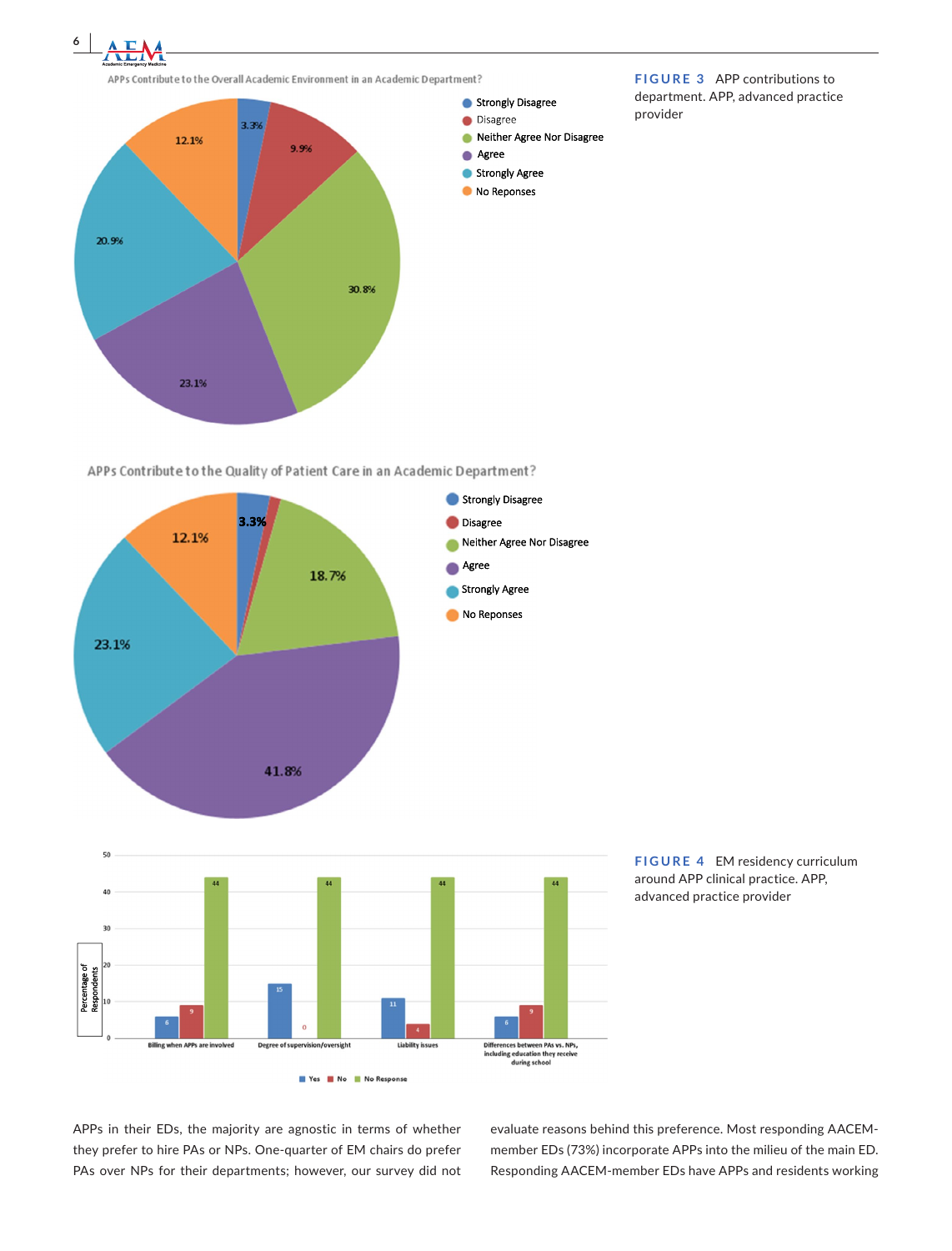in the same clinical area caring for high-acuity patients at nearly half of the training sites. However, APPs at responding AACEM-member EDs are also staffing lower-acuity, behavioral health, and observation areas. It remains unclear from our survey responses whether the APPs work in the main ED concurrently with EM residents potentially seeing cases that could have been learning opportunities for residents or if they work in the main ED while the EM residents are not present, such as during resident didactics, thereby enhancing the residents' learning by covering the ED. $^{12}$  Thus, the true effect on residency training associated with the presence of APPs working in the main ED as well as in lower-acuity areas is unclear.

This report highlights a general and multidimensional lack of standardized practice among respondents for utilizing APPs including the level of supervision and acuity level of patients seen by APPs. Some of this variation may be in part a function of regional differences, because laws governing supervision vary from state to state and from hospital to hospital.<sup>13</sup> Interestingly, 10% of responding chairs were not sure about independent practice laws governing NPs in their states, and 12% did not know about state laws governing PAs. Further investigation is needed to see if the responses were accurate by state because this determines the supervision actually necessary and subsequent implications on hiring, billing, and finances.

#### **Differential coverage of care areas and supervision**

Responding AACEM members note that APPs practice in all areas of the ED, including behavioral health, fast track, the main ED, observation units, and triage. Respondents also note that very few high-acuity patients are seen solely by an APP and that a physician is involved in 98% of those cases. This is contrary to statements that can be seen on social media and general assumptions that APPs are conducting a high or even significant portion of unsupervised highacuity care.<sup>14</sup> It is possible that our findings reflect a difference in supervisory practices or expectations in general among academic departments versus nonacademic departments; however, more research is needed to explore this hypothesis.

Respondents note that attending physicians are providing direct supervision of APPs in real time for 60% of higher-acuity patients with only 2% reporting APPs providing care to high-acuity patients without supervision. Respondents also value the contributions of APPs to the overall quality of care, though less so to the academic mission. This is not surprising given APPs were also reported to work in all areas of the ED amidst the near-ever-present challenges of full waiting rooms and throughput obstacles.<sup>15</sup>

### **APP professional development**

While many AACEM-member EDs reported not having APP professional development programs, most were interested in exploring this concept. This interest may reflect the continued growth of PA specialty-specific postgraduate training programs. There are



currently 91 postgraduate training programs for PAs of which 48 are specialized in acute care/emergency medicine.<sup>16-18</sup> These programs do provide advanced training for PAs who are interested in obtaining careers in EM and more formalized training before they seek employment.<sup>19</sup> Many of these programs have been successfully integrated with EM residency programs in academic medical centers.<sup>20</sup>

Professional development efforts geared toward APPs within AACEM-member EDs are uncommon. APP hiring partially reflects the demands of patient volume in the  $ED<sub>1</sub><sup>21,22</sup>$  but these results highlight an opportunity to catalyze scholarly APP output. AACEMmember departments could design structured curriculum and feedback mechanisms specifically for APPs as well as pathways for academic promotion.

## **Perceived impacts on and opportunities for resident education**

This survey aimed to provide a clearer understanding of the role of APPs in the clinical and educational missions of AACEM-member EDs. With 73% of AACEM-member chairs and 47% of PDs responding, the survey is a representative sample of the current AACEM landscape, and certain conclusions are clear for those sites. Our results appear consistent with descriptive studies over the past decade that have noted an increase in APP presence across EDs.<sup>7</sup> Nearly all AACEM-member EDs are employing APPs (98%) and the vast majority of patients seen by APPs also involve attending physicians, ranging from 98% of high-acuity patients to 59% of low-acuity patients. APPs will clearly be an integral part of the EM workforce for current and future EM residents as they advance to attending physicians.

Despite their ubiquitous employment of APPs the majority of responding AACEM-member sites may not be adequately preparing residents for supervision and collaboration. While the majority of PDs (75%) agree or strongly agree that it is important for EM residents to learn how to be part of an interdisciplinary team, an alarming number (30%) are concerned that the presence of APPs has a negative impact on resident learning. The drivers of this perception are not clear. Few programs (15%) facilitate the opportunity for residents to supervise APPs as part of their training and, inversely, 3% of programs report that residents are supervised by APPs.

In keeping with the ACGME Common Program Requirements that outline supervision of trainees as being provided by physicians, be they attending physicians or more senior residents or fellows, no programs should have residents supervised by APPs.<sup>23</sup> Since nearly half (49%) of AACEM-member respondents report zero hours of the resident curriculum dedicated to APP supervision, development of didactic curricula would be opportune. We recommend that all training programs provide the opportunity for residents to supervise APPs clinically and reasonable didactic time dedicated to interprofessional team training as a component of the resident curriculum.

Responding academic EDs report that APPs are staffing loweracuity (50%), behavioral health (46%), and observation areas where they also have less involvement from attending physicians. It is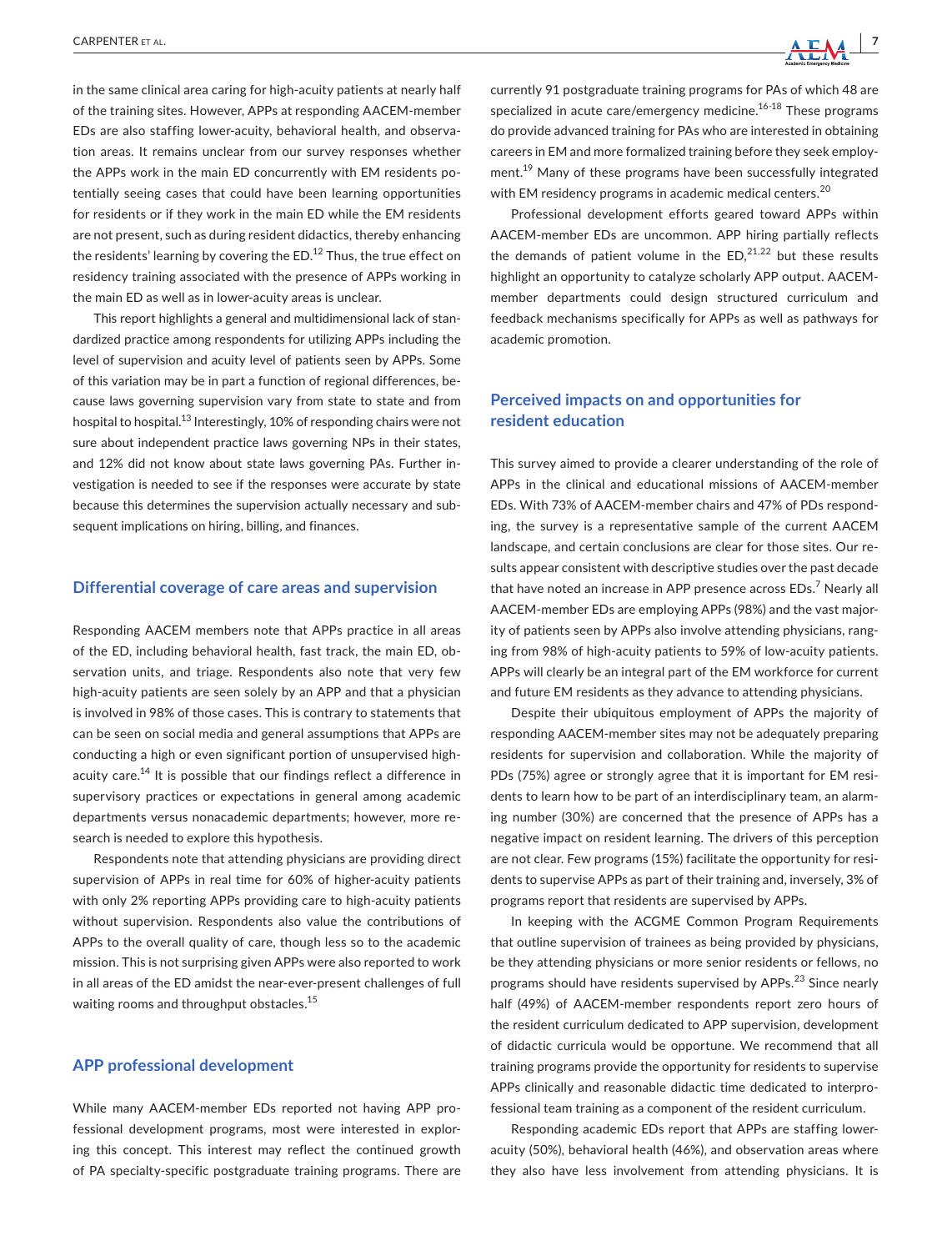possible that this may create an imbalance of clinical exposure for resident physicians, resulting in their disproportionately staffing high-acuity areas and receiving less exposure to lower-acuity, behavioral health, and observation areas. We recommend that EDs and training programs examine this issue carefully to ensure that residents have adequate exposure to the full breadth of EM.

The presence of APPs in the academic environment has many potential implications for PDs who largely carry the responsibility of ensuring the quality of training according to ACGME standards.<sup>24</sup> Residency review committee guidelines specifically outline the context of resident training while milestones outline competency-based benchmarks for progression and promotion.<sup>25</sup> These accreditation and training standards were written with other physician-trainees in mind, and it is unlikely that the presence and impact of APPs and APP trainees were fully incorporated into the standards. On the one hand, APP trainees compete for the same training resources as EM residents, similar to off-service residents rotating in the ED. On the other hand, APPs may provide coverage and protection for required resident training activities. While this study explores physician leaders' perceptions of APPs in the academic environment, our data are not sufficiently granular to quantify the impact of APPs on EM residents' training. Additional research could focus on quantifying the types and numbers of patients seen primarily by APPs in academic EDs who are working alongside residents as well as additional roles that APPs play in EM training programs, such as allowing for residents to have protected time to participate in didactics.

#### **Chairs' perspectives on APPs in academic EDs**

Acknowledging contemporary duty-hour restrictions and limitations in graduate medical education residency program size, respondents recognized the value of APPs to the clinical mission of the AACEMmember ED. AACEM-member chairs need to understand that the use of APPs may be needed to balance the competing interests of educational and clinical needs. Because balancing the need to ensure high-quality patient care while preserving the educational environment is a prime role of AACEM-member chairs, a close partnership between clinical and education leaders is essential.<sup>26</sup>

More research is needed to understand AACEM-member chairs' awareness of supervision and billing details in operational decision making. Furthermore, there is a need for well-designed studies comparing APP-blended practices to physician-only staffing in terms of the differences in value to patients and the liability to the practices. Consideration and investigation of the impact of APPs on procedural exposure and competence for residents should be undertaken to minimize impacts on training. Operational concerns should take the need for resident exposure to all clinical care areas of the ED into account. Relatedly, EM-sponsored research is needed to help define the optimal EM workforce size and composition of residents and APPs to address growing concerns that increasing APP employment may impact future workforce needs. AACEM-member chairs need to be important participants in this workforce delineation. The authors encourage EM organizations to sponsor such investigations focusing on quality of patient care, optimization of resident education, and professional development of APP staff.

## **LIMITATIONS**

The major limitation of the survey is that AACEM-member responding chairs may not be fully aware of day-to-day operational and educational dynamics. In an attempt to mitigate this limitation, select questions were directed to either the department chair or the PD—based on whomever would most likely best address the subject. Responding chairs were asked to deputize their PD to answer the questions in addition to or instead of themselves. Another major limitation of the survey was our decision to focus on AACEM members rather than the entire 260+ ACGME-approved EM training programs. As previously noted, our inclusion criteria were not based on the presence of an EM residency program but rather our focus was on academic departments and the AACEM membership provides the largest standardized representation of that target. Nonetheless, we did not attain a 100% response rate for chairs or PDs, so responses do not fully reflect the target AACEM members and may differ from non-AACEM sites that support an EM residency. It is possible that a program that would meet AACEM membership criteria was not a member and therefore not represented in our surveyed population, but we are unaware of any such programs and believe that very few EDs that would qualify for active AACEM membership are not AACEM full or associate members. Another limitation of the survey is that anonymous responses preclude any demographic assessment of responses, including differences based on geography, gender, age, or duration of time as chair or PD. Geography may impact answers given differing practice environments by state. Our study looked at quantitative results, but did not elucidate the varied qualitative reasons behind the responses.

#### **CONCLUSIONS**

Almost every Association of Academic Chairs in Emergency Medicine–member respondent ED employs advanced practice providers. Most chairs have no preference for physician assistants or nurse practitioners. Advanced practice providers work in every area of the Association of Academic Chairs in Emergency Medicine–member ED, but most commonly in urgent care or the main department, and most high-acuity patients are also seen by an emergency medicine physician. While most Association of Academic Chairs in Emergency Medicine–member chairs believe that advanced practice providers contribute to the overall quality of patient care in the ED, fewer believe that advanced practice providers add to the academic environment. There are several missed opportunities highlighted by this study. First, medical educators should ensure exposure of residents to all ED care areas and